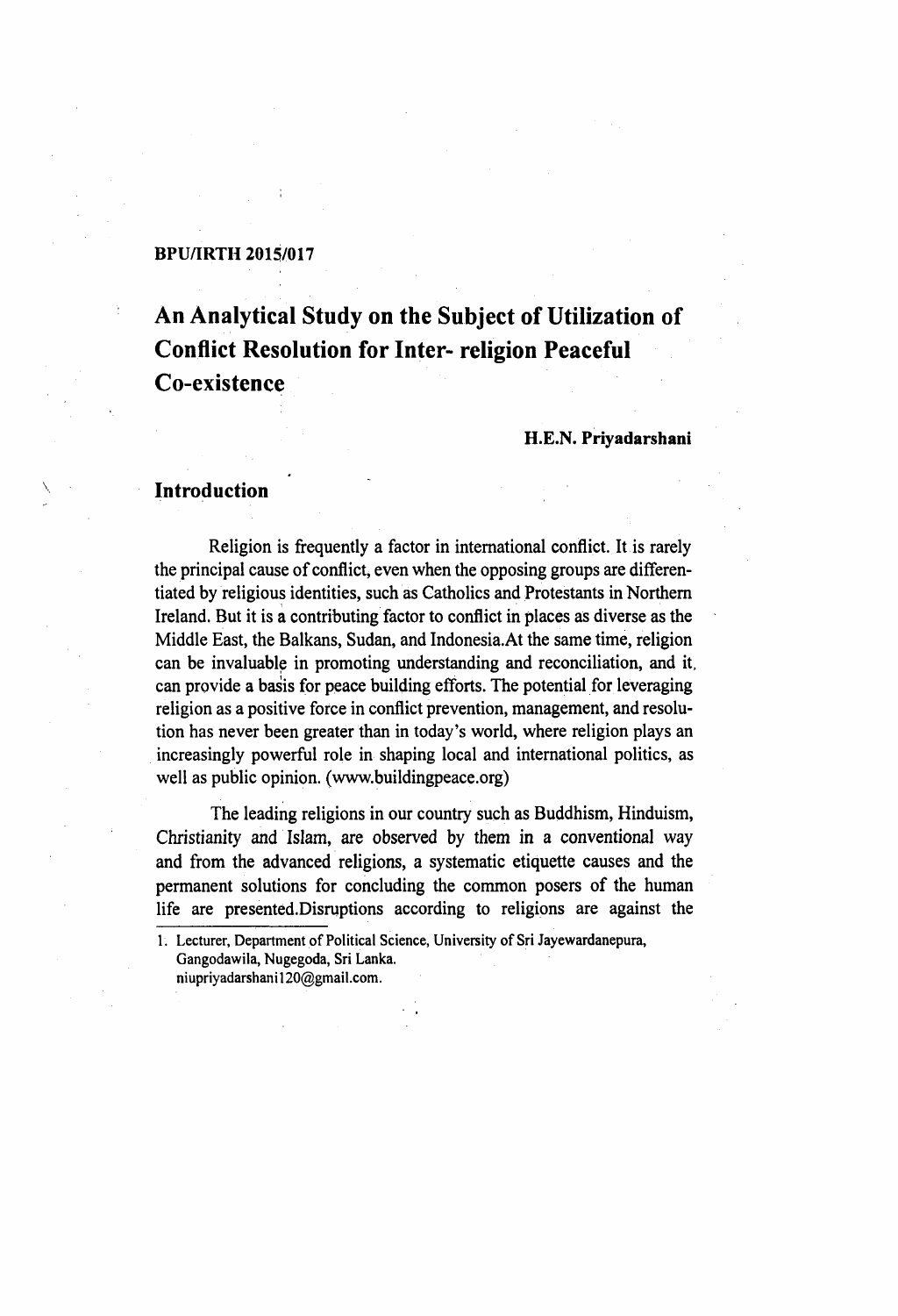## Research Papers Presented at the International Conference<br>
193

expectations of the philosophers of each religion. The kindness, loving**kindness, affection and brotherhood are taught in all religions. There were ears, which distributed religions with the points of arms and various tactics and which destroyed the human lives in religious conflicts. It's a device to achieve personal expectations for the sake of the religion. The freedom for observing religions in one's desired way in the present civilized way has been accepted as an important factor in the human freedom. Therefore, predicate of religions in ironical ways have been accepted as the activities, which are against the established civilized traditions.The freedom of observing a desired religion has been mandated in the Section 18 of the Universal Declaration about the Human Rights, which was seconded on the 10"' December 1948.**

**"Everyone has the right to freedom of thought, conscience and religion; this right includes freedom to change his religion or belief, and freedom, either alone or in community with others and in public or private, to manifest his religion or belief in teaching, practice, worship and observance." (Article 18- Universal Declaration of Human Rights).**

## **Religion, Violence, and Conflict Resolution**

**Religion is often considered a taboo subject by polite visitors to conflict zones. It's: too sensitive and it conjures too many strong feelings. It's too easy to say the wrong thing and offend someone. Many may argue that it's best to leave religion alone and stick with safer topics.But there are many case studies that demonstrate that sensitive subjects such as religion are important to tackle in seeking to prevent, manage, or resolve conflict. Tools such as facilitated dialogue can be useful in transforming contentious issues into powerful means of peacebuilding.[\(www.buildingpeace.org](http://www.buildingpeace.org)).**

**Religion has a dual legacy in human history regarding peace and violence. Conflict resolution theory must examine more systematically the decision-making of religious actors and leaders in order for strategies of peacemaking to be effective in the relevant contexts. It is the argument here that the study of religion and conflict resolution will yield an important** new field of inquiry. A series of topics need to be addressed, including the **mixture of religious and pragmatic motivations in behavior, the struggle between intracommunal moral values and other traditional values that**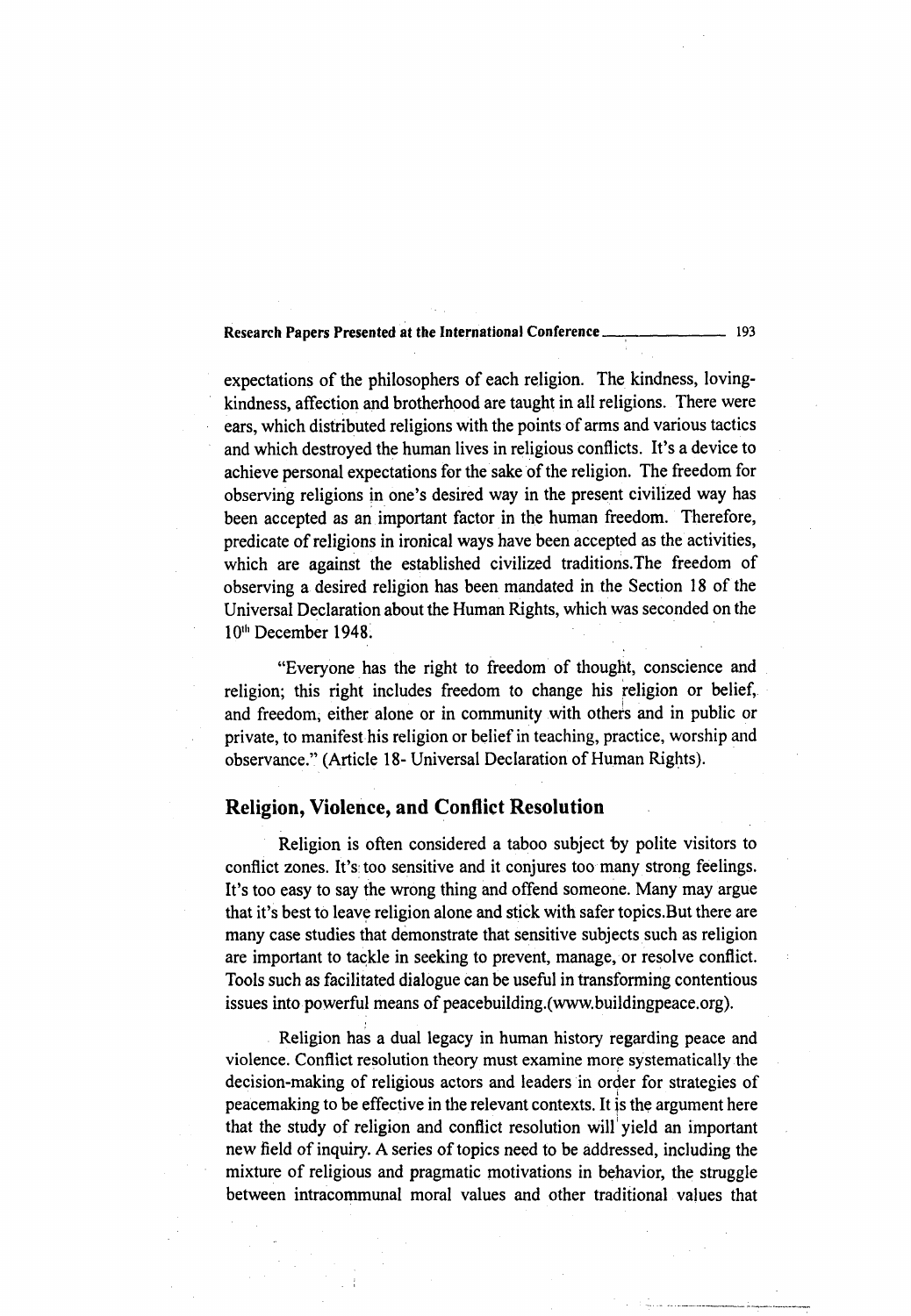**generate conflict, multifaith dialogue and pluralism as conflict resolution** strategies, the sociopolitical impact of religious leadership on conflict generation and resolution, the limited scope of religious ethics in regard to the rejection of nonbelievers and traditional outgroups, and the promising role of interpretation of sacred tradition in generating peacemaking **strategies. (Peace & Change, Vol. 22).**

Throughout the long era of human history, religion has been a major **contributor to war, bloodshed, hatred, and intolerance. Yet religion has also developed laws and ideas that have provided civilizations with a cultural commitment to critical peace-related values. The latter include empathy, an** openness to and even love for strangers, the suppression of unbridled ego and acquisitiveness, the articulation of human rights, unilateral gestures of forgiveness and humility, interpersonal repentance and the acceptance of responsibility for past errors as a means of reconciliation, and the drive for **social justice.**

**There are two essential benefits to exploring a relationship between religion and conflict resolution theory.**

First, there is a vast reservoir of information in sacred texts on **peacemaking and on prosaically and antisocial values that affect conflict.** This literature contains a litany of individual struggles with the inner life **that have led either toward or away from a violent disposition. What has worked and failed to work in the past, and why? What can it teach us about the relationship between violence and the religious person in a particular** culture? The reliability of past methods of conflict resolution or of deterring **violence should be a critical concern.**

**Second, religion plays the central role in the inner life and social** behavior of millions of human beings, many of whom are currently actively **engaged in struggle. Diplomats and mediators could benefit from an in-depth** understanding of the motives for either violence or coexistence. With this **understanding there might be more productive interaction between religious communities and conflict resolution strategies. (Peace & Change).**

**Although there are legal documentations basically, the inter co**existence of religions cannot be seen in a satisfactory level in the present world. It is not a narrow factor for utilization the subject of conflict prevention in order to settle the situations of conflicts.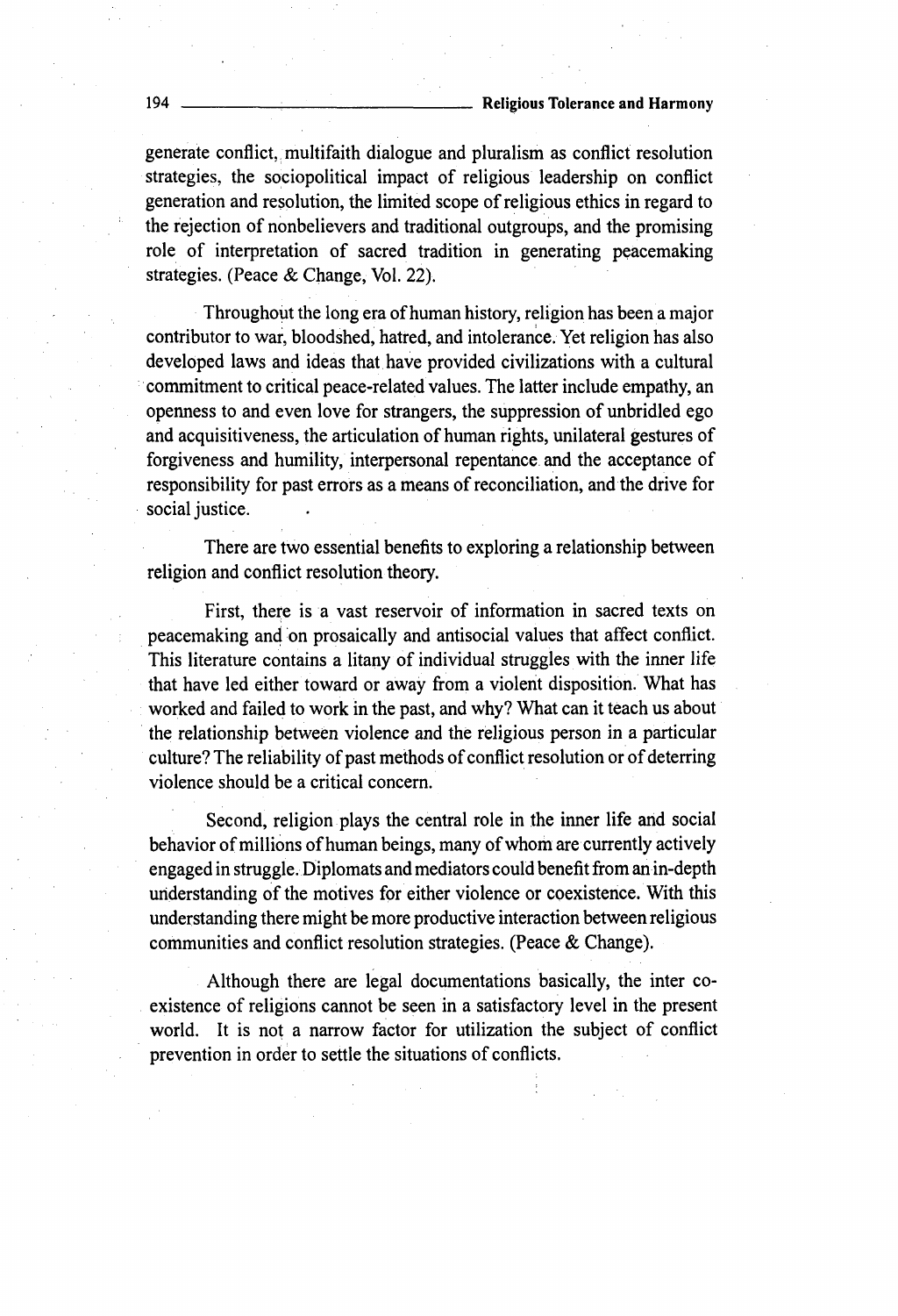#### Research Papers Presented a t the International Conference 195

## **What is a Conflict**

**Conflict as we understand it in everyday language is a unavoidable** aspect of human life. In our encounters with fellow human beings, we **may find ourselves in disagreement, dispute and quarrels as much as in unity agreement and solidarity. We often understand those unpleasant or adversarial relations as conflicts.**

# **Conflict - Definitions**

Professor Chistopher Mitchel in his book The structure of **International Conflict (1981) has defined conflict as "as a relationship between two or more parties (individual or groups) who have or think they have, incompatible goals" (Mitchel, Christoper, 1981). According to the** Dictionary of Webster, Conflict is a Strong disagreement between people, **groups, etc., those results in often angry argument. Quincy Wright has defined conflict as an "Opposition among social entities directed against one another" (Wright, Quincy. 1990).**

**"Synthesizing the approaches to conflict as found m the literature,** Conflict can be defined as 'escalated natural competition of two or more **parties who believe they have incompatible goals, "and whose aim is to neutralize, injure, or gain advantage over the other party or parties.' (Uyangoda, Jayadewa,2003).**



**A - Attitude**

**B - Behavior**

**C - Contradiction**

**Johan Galtung's ABC Triangle**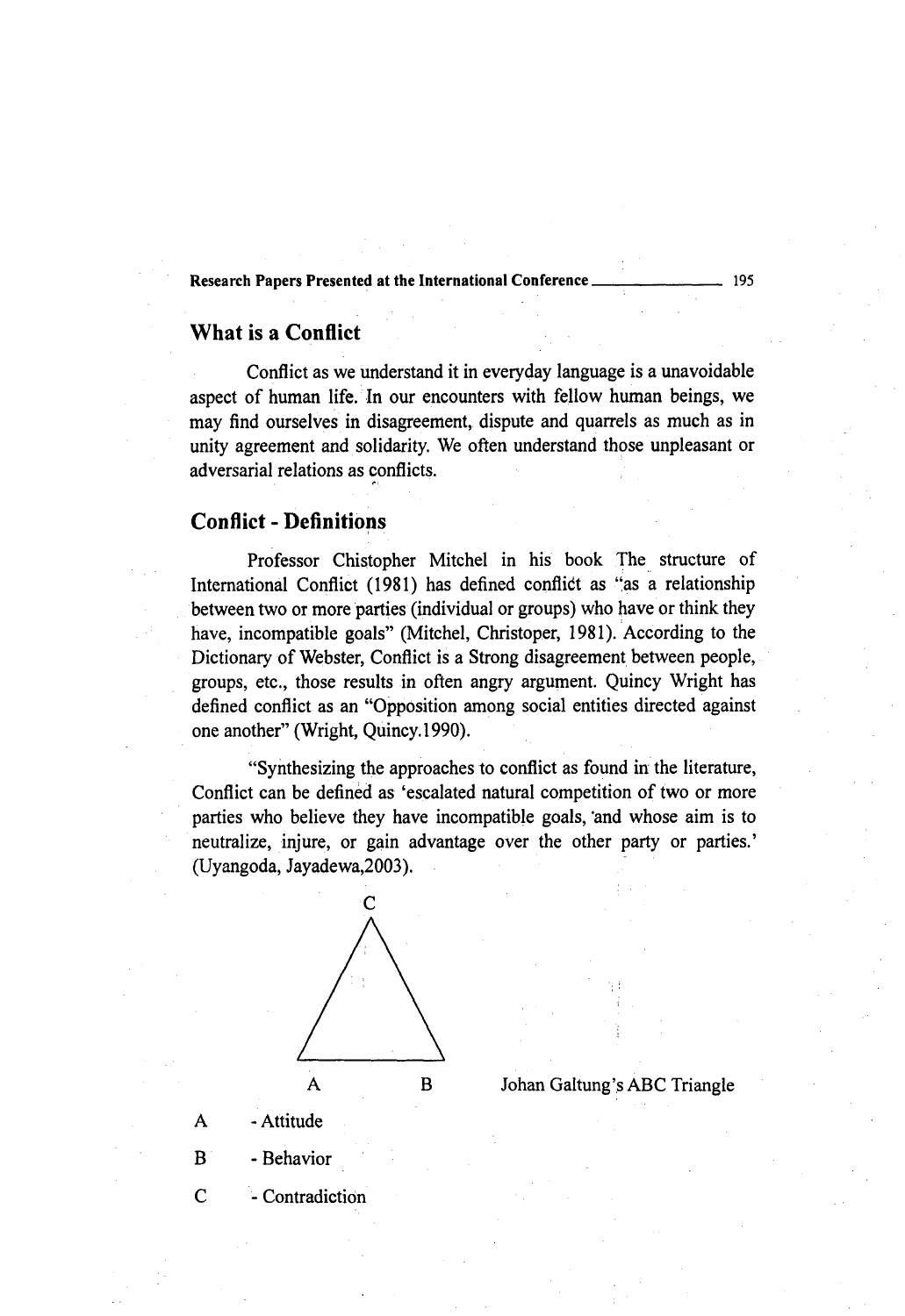# **Utilization of Conflict Resolution**

## Conflict Prevention

The conception of conflict prevention can be utilized for prevention of conflicts among the religions. Prevention of a conflict can be compared to an extinguishing a fire. These preventions of conflicts consist with two **parts such as Light Prevention and Deep Prevention and these two methods** can be adopted for prevention of conflicts among the religions. In the world **history, the conflicts which based on religions have converted to huge wars.** Through the conflict prevention, which is one of the main conception of the **conflict settlement, can be adopted for establishing the co-existence among** the religions. There are number of procedures.

- **Diplomatic Intervention**
- **Private Mediation**
- **Peace Conference**
- **Fact-Finding Commission**
- **Problem Solving Workshop**
- **Conflict Resolution Training**
- **Secret Communication**

## Conflict Settlement

**While this is a different procedure from Conflict Prevention, a** settlement in violence of the conflict is expected herein. It is expected to minimize the intensity of the conflict paying attention to the special and **normal reasons when the conflicts arise based on the religion. There are occasions in the world history, which settled conflicts specially based on** the conception of this conflict settlement viz the examples of North Ireland conflict (1998) and Agreement of Understanding in Sri Lanka (2002). It's a great utilization of this conception for the settlement of conflicts among **religions.**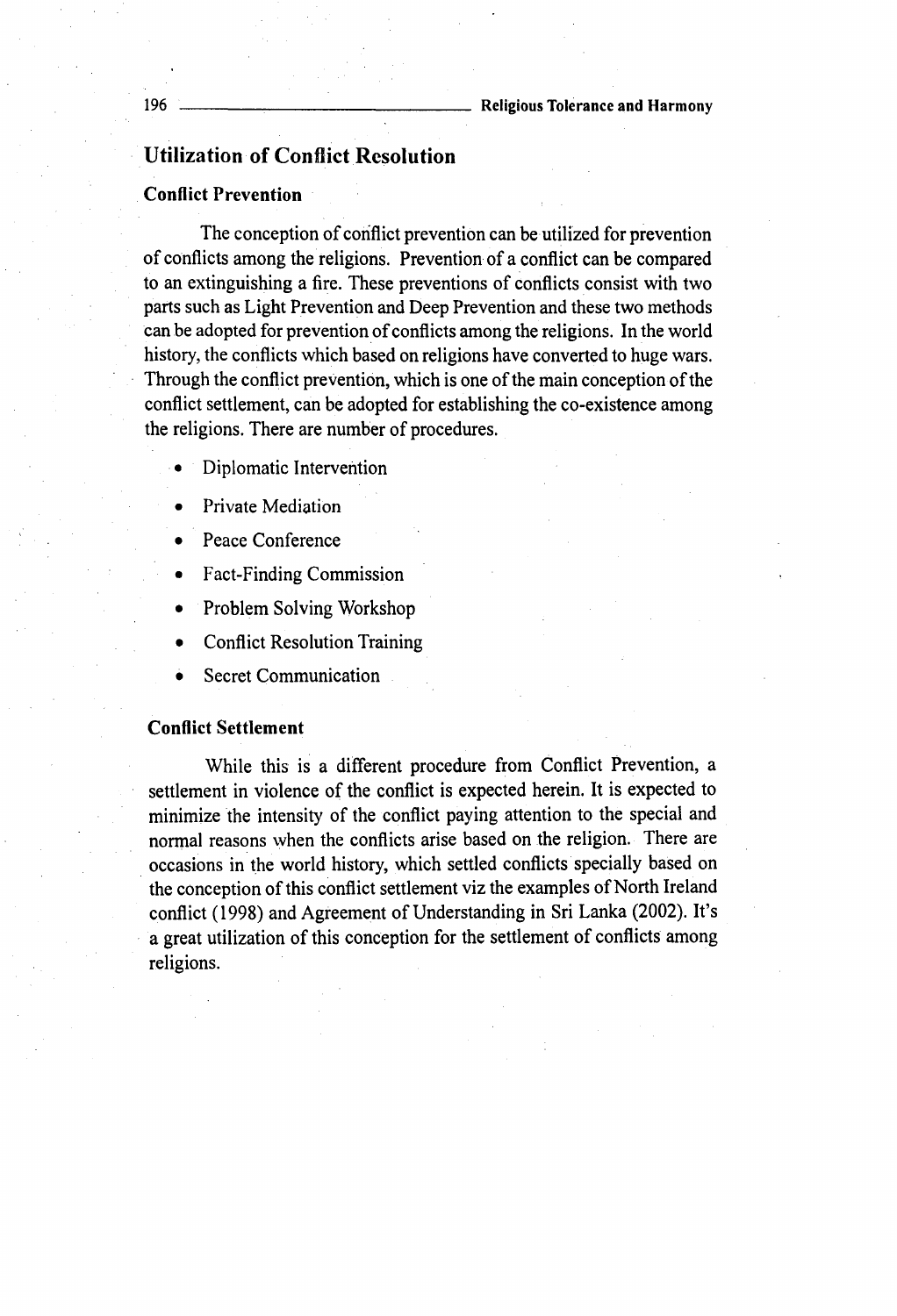## Research Papers Presented at the International Conference.

## Conflict Management

 $\frac{1}{2}$  .

This conception is also a devise of manipulation. Reasons are given based on 2 major points of view mainly from this conception. Viz.

- **1. Conflict Management means it is a devise o f limiting the development** of a conflict for maintaining the conflict within a manageable **limit.**
- **2. Without solving the complete fundamental facts, which caused for a conflict, but to pay a measurable attention for them.**

**While an inter procedure is reflected from this access among the expectations and objectives are contradictory to each other, therefore, this can be connoted as an effective conception for establishing the religious** co-existence. According to the access of Conflict Management, it can be utilized for settlement of ethnic conflicts too. These are,

- **Reassure minority groups their physical and cultural security**
- The establishment of confidence building measure through power **sharing**
- **Regional Autonomy**
- The promotion of rights and position of minority groups

#### Conflict Resolution

**It is expected to bring the conflict to an end through abrogating facts, which caused for conflicts herein. Under this conception, reasons for confliction are considered and having abolished the facts, which are causing to arise again and it is expected to build new relationship between antagonistic groups. This condition can be betokening as a very important** utilization for the establishment of religious co-existence. While there **are several procedures to follow in the Conflict Resolution and they are very important towards the religious co-existence and Conflict Resolution among the religions.**

**• By joint agreement by the solution satisfies the interest and needs underlying conflicts.**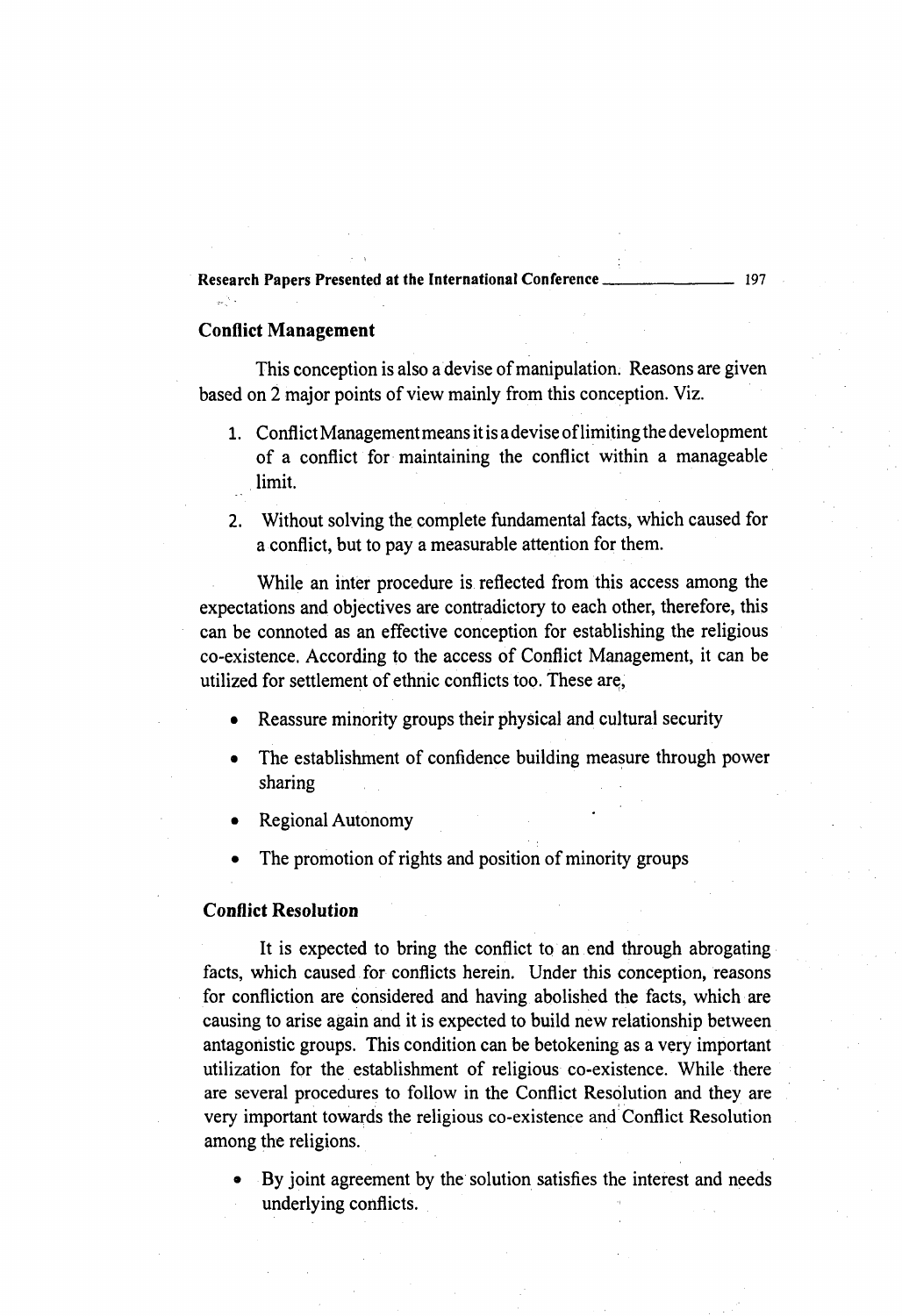- **The solution does not scarifies any parties important vales**
- **The parties will not wish to repudiate the solution even if they are in a position to do so later**
- The solution meets standard of justice and fairness
- **The solution is sufficiently advantages to all parties go that it become** self-supporting of self enforcing

## **Conflict Transformation**

**Herein are the differences and the conversion, which may arise among the parties, involved to the conflict. The objective is set through meeting the differences having learnt the lessons by conflicts. This can be utilized to settle the conflicts existing among the religions.And an inclusion in the Buddhjst philosophy is "enmity is not calmed by enmity". Therefore, it means that it is an execution a conversion by understanding loss and damage through a conflict. This can be utilized to calm the crisis among religions. This utilization is at a higher level especially in the third world countries. There are several methods which are subjecting this transformation.**

- **Actor Transformation**
- **Issue Transformation**
- **Rule Transformation**
- **Structural Transformation (Wallensteen Peter,2012).**

## **Conclusion**

**During this era which passed the modern era and lighted onto the post era, it can be analyzed and connoted that the co-existence among the religion has been damaged worse than ever before. A dialogue among many** groups especially considering globally, a condition of confliction has risen **based on Islam. Especially the Islamic groups, who are spread over the** world, do not try to see consciously towards the prevailing conflicts, which **are based religions. Therefore, it has conciliated towards a severe influence to mature the conflicts among the religions due to that condition.**